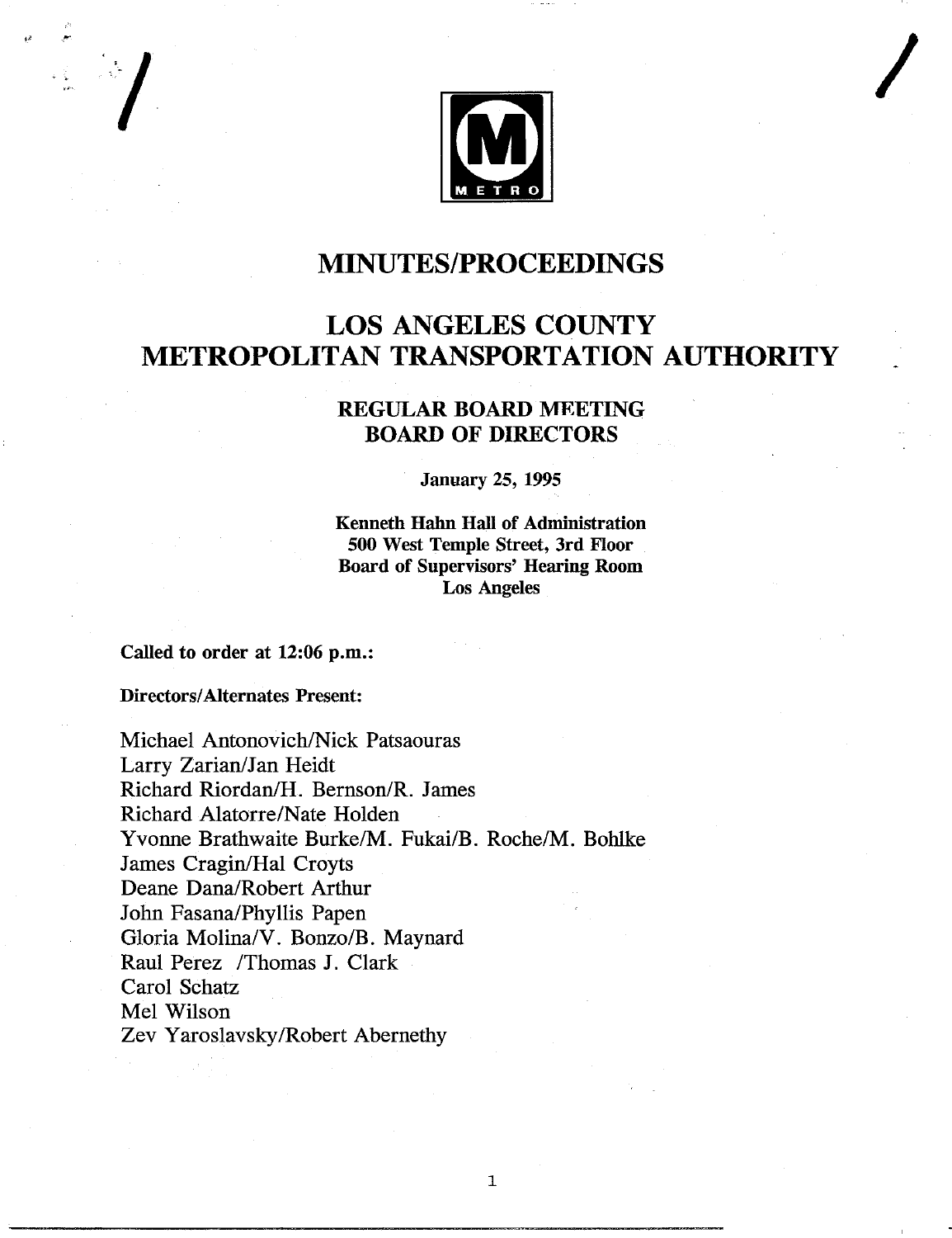APPROVED Minutes of Regular Board Meetings of November 16,  $1$ . December 21, 1994.

2. CLOSED SESSION ITEMS

Recessed to Closed Session at 12:08 p.m. returning at 1:12 p.m. D. Kelsey, legal counsel, made a report on actions taken under real estate.

A. Real Estate - G.C. 54956.8:

Conference with Real Property Negotiators concerning Price and/or Terms of Payment:

 $1.$ Parcel 2218-024-001 7227 Van Nuys BI. & 14557 Sherman Way, Location 24 E.S. Properties, LTD.

> APPROVED 90 day extension for Exclusive Right to Negotiate to firm up final agreements.

> Director Riordan indicated a Conflict of Interest.

Appearance of Mr. Ross and D. Schultz, in favor of the 90 day extension.

2. Parcel B2-189 3815 to 3817 West Beverly Blvd., Los Angeles Phillip and Samson Lor

> APPROVED Just Compensation in the amount of \$429,000 as full settlement.

B. Existing Litigation G.C. 54956.9 (a)

I. Shea-Kiewit-Kenney-DRB Claim No. 12

Report made under item 32.

2. Labor Community Strategy Center et.al, vs. LACMTA - Case No. CV94-5936TJH

Approved stipulation to proceed, on an interim basis, to implement the previously approved fare structure of \$1.35 with a \$49 monthly pass.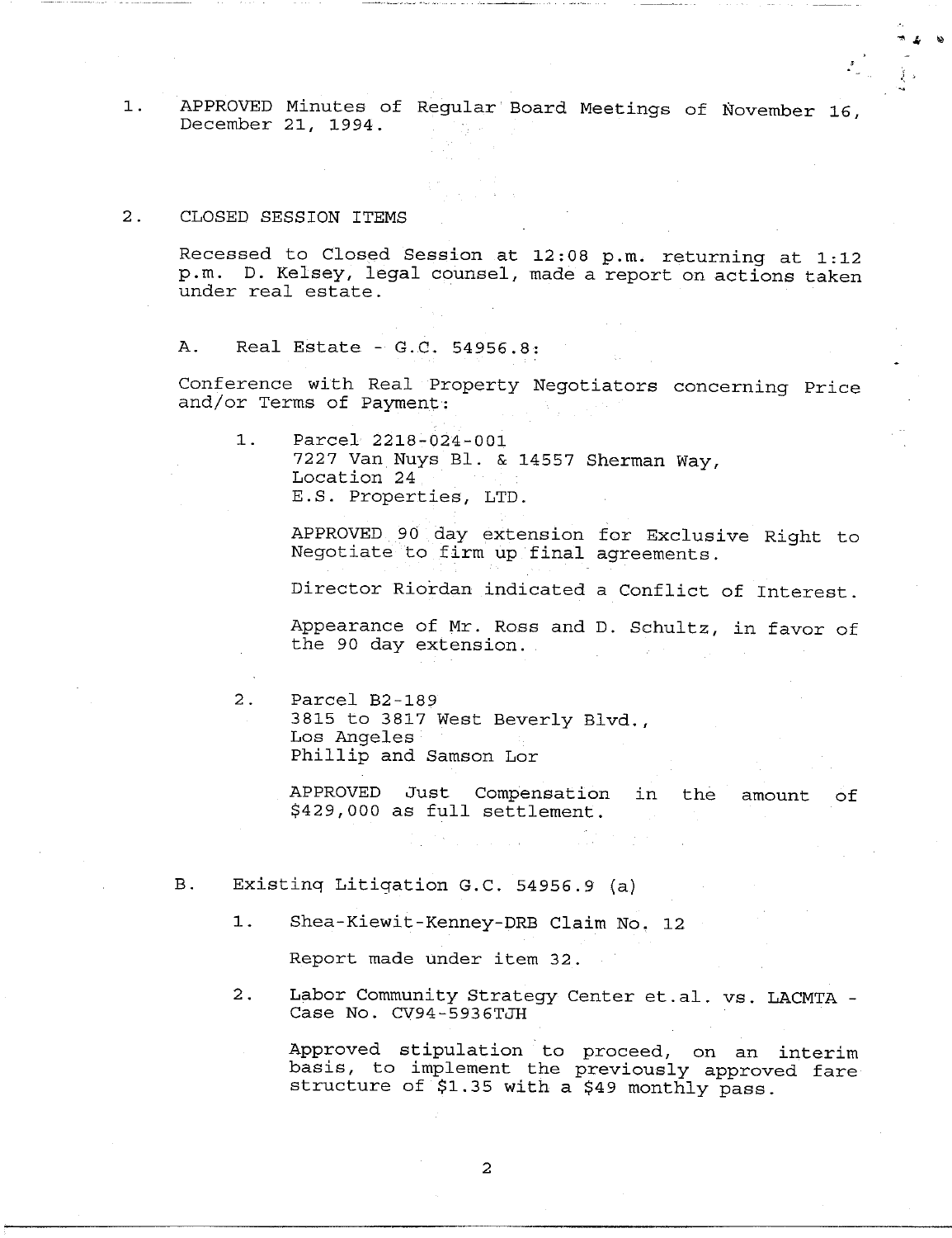C. Conference with Labor Neqotiator G.C. 54957.6 - WITHDRAWN

D. Pendinq Litiqation G.C. 54956.9 (b)

#### **3 . CHAIR' S REMARKS**

- a. Welcomed new Board members Carol Schatz and Robert Abernethy.
- $\mathbf b$ . Presented former Directors Stan Sanders and Marvin Holen with resolutions of appreciation thanking them for their dedication to the MTA.

Director Holen spoke to his almost 20 years of working with the MTA and its predecessors.

Received briefing on Inspector General's report on  $\mathbf{C}$ . Internal Audit.

A. Sinai, Inspector General, spoke on the purpose, methodology and the results of his report on the Internal Audit function.

CEO F. White spoke, indicating that communication seemed to be the problem. Assurance was given that the deferred compensation and pension funds are in no financial trouble and are very secure.

Director Alatorre expressed his concern about the process used by the Inspector General. He inquired about a notice to the concerned department that an audit was to be performed, the need for a beginning conference and an exit conference.

Director Riordan offered a motion that the Chair appoint three Board members to meet with the CEO, the Inspector General and the Internal Auditor to address and resolve differences in the audit report. This motion was seconded and discussion continued. Director Fasana asked for a report back in 30 days stating concurrences between the parties and where we will be going from here.

Director Bonzo offered a substitute motion directing the Inspector General to work with the CEO and Internal Auditor to development procedures to more effectively follow through on implementing audit findings and recommendations, and further supported the structural changes which were recommended by the Inspector General and concurred upon by the CEO.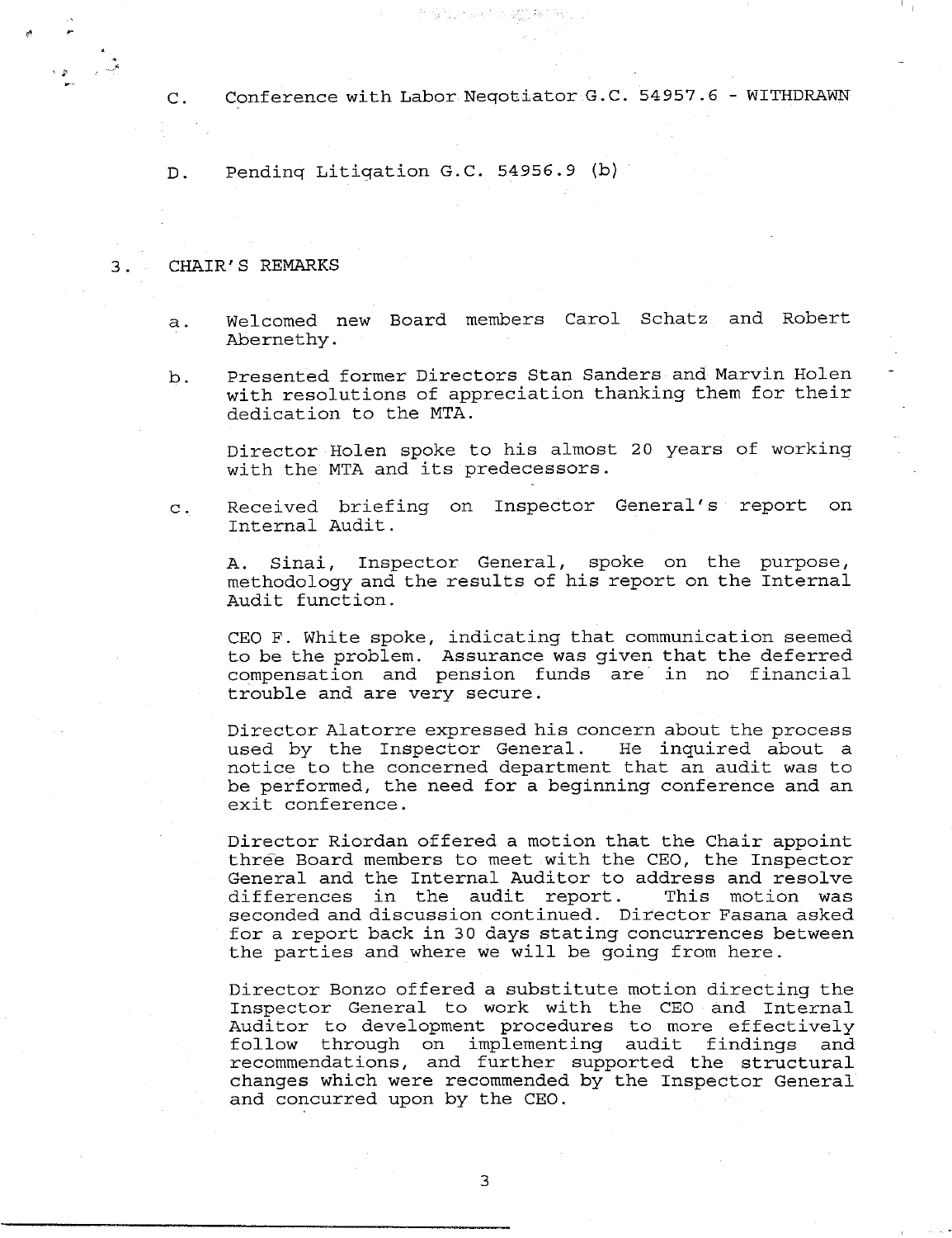The substitute motion also requested a report back in  $60$ days evaluating the appropriate levels of staffing for the Internal Audit function, a description of any significant changes in reporting procedures by Internal Audit and a plan for following up with audit recommendations. This substitute motion was seconded and discussion continued. Director Riordan suggested that the Executive Management Committee have oversight responsibility for all audits, those done by Internal Audit and those done by the Inspector General. Director Zarian expressed his view that Internal Audit and the Inspector General have separate roles. The Board does not need to hamper the workings of the Inspector General's Office.

 $\zeta$  .

Public comment was received from J. Walsh and T. Roberts.

The substitution motion as presented by Director Bonzo was unanimously approved.

RESOLVED, that the Inspector General work with the Chief Executive Officer and the Internal Auditor to develop procedures to more effectively follow through on implementing audit findings and recommendations concerning the function of Internal Audit;

RESOLVED FURTHER, that the Board supports the structural changes for the Internal Audit function as recommended by the Inspector General and concurred by the Chief Executive Officer; and

RESOLVED FURTHER, staff is to report in sixty (60) days on evaluating the appropriate levels of staffing for the Internal Audit function, a description of significant changes in reporting procedures, and a plan for following up audit recommendations.

3d. Chairman Antonovich requested the Construction Committee to review the current policies for small and minority business short listing and selection. He also requested the Committee to explore ways to better maintain the spirit of the policy such as broader short listing of firms and opening competition and participation by a variety of qualified firms without listing teams more than once.

#### 4. CHIEF EXECUTIVE OFFICER'S REPORT

Reviewed role of underwriters and financial adviser.

Discussed the merlts of reinstating Merrill Lynch into the pool of underwriter firms used. Director Burke suggested they could be considered for placement in the program when a new pool is considered. Director Cragin suggested leaving them in the pool but not using them until a final determination is made on the Orange County issue.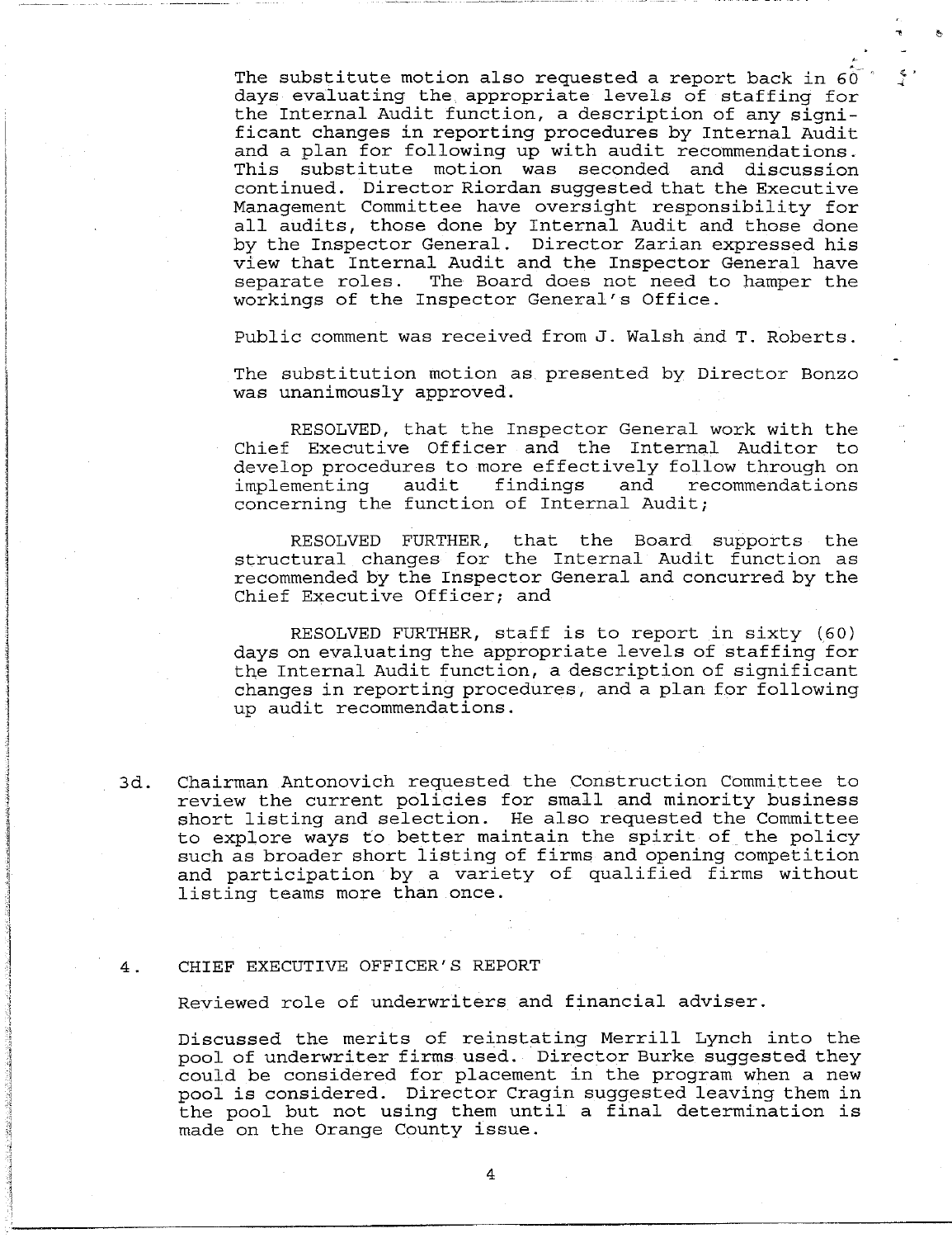Director Bonzo made a motion to reinstate the firm of Merrill Lynch into the underwriter pool. This motion was seconded. Director Yaroslavsky suggested an amendment that all financial underwriter transactions should be competitively bid unless the Board determined otherwise on a case by case basi Following additional discussion, this motion to reinsta Merrill Lynch carried with Director Yaroslavsky abstaining.

法印刷作品 经管理 网络小鼠蜂属 电

Staff and the MTA's financial advisor was directed to report back on the advantages and disadvantages of competitively bidding matters of this nature.

Items were considered in the order they appear in the minutes.

28. REFERRED TO THE EXECUTIVE MANAGEMENT COMMITTEE the revised MTA Ethics Policy Manual.

Director Riordan suggested the matter needed additional study prior to adoption.

37. APPROVED establishment of Peer Review Panel to review all aspects of the Pasadena Blue Line Project and established a budget of \$25,000.

Several directors spoke to the importance of this review noting that the Arthur Andersen review is for management of the construction function while this panel covers actual construction. Once the panel is established and the scope of work reviewed, the amount of time required for the peer review will be known; it is estimated at approximately one to three months.

Appearance of City of Pasadena representative expressing agreement with the motion.

#### 4B. Received report on Federal Advocacy trip.

Chairman Antonovich and CEO White reported on their trip to Washington, D.C. Chairman Antonovich spoke about the streamlined process that will be used to secure federal funds and CEO White spoke about the change in Washington, D.C. due to the partisan control, indicating that the MTA must be very careful about its assumptions for operating and capital funds.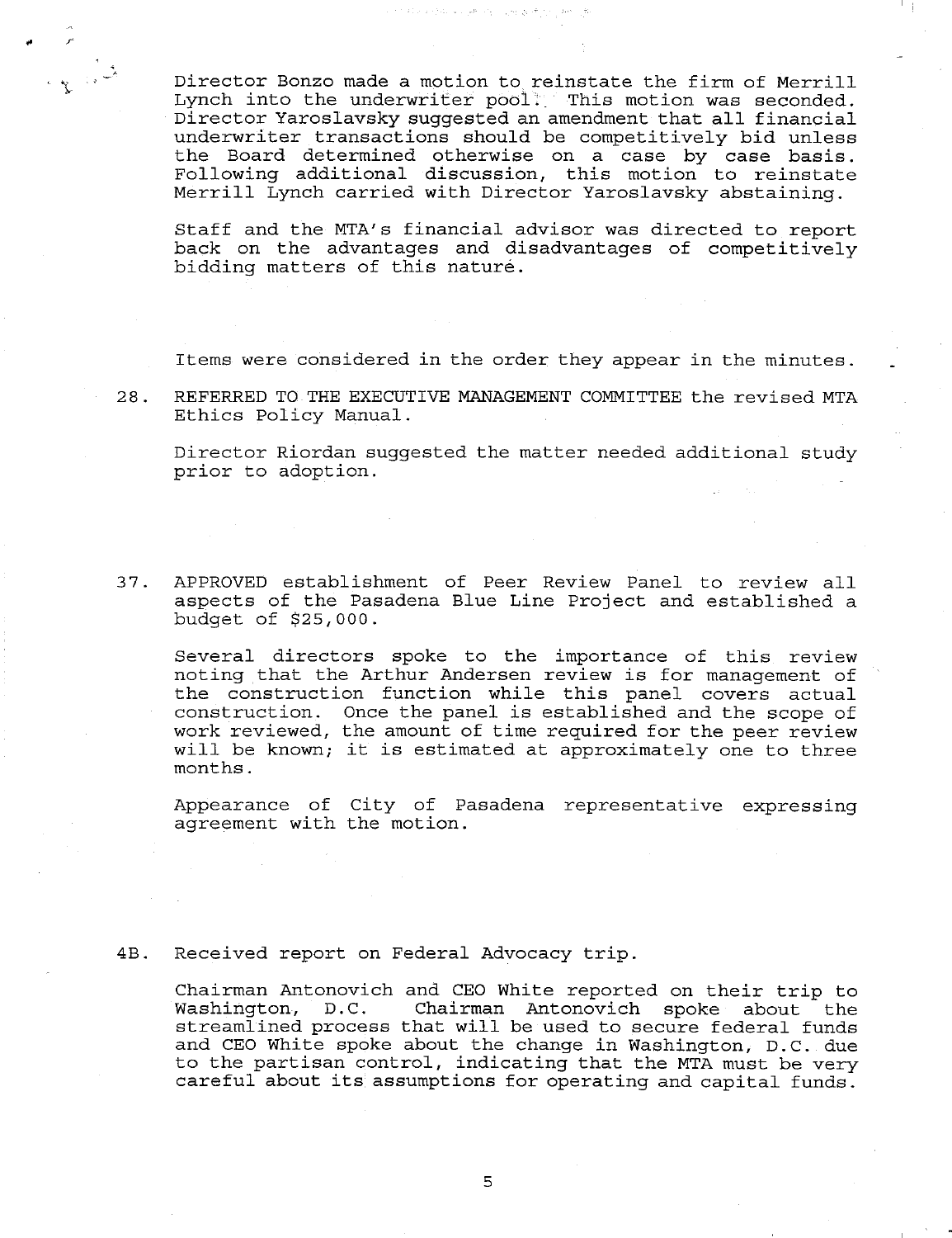5. DIRECTORS SPECIAL ITEMS

**NONE**

#### GENERAL

6. APPROVED the relocation plan for the Pasadena Blue Line and made the determination that the necessary funds will be made available to provide comparable replacement housing for residential tenants and owner-occupants as well as adequate replacement sites for businesses displaced from the Pasadena Blue Line Project area.

#### CONSENT CALENDAR

Items 7 through ii, 14 through 20, 23, 24, 26, 29 through 31, 33 and 34 on the Consent Calendar were unanimously approved in one motion with 11 directors present. Item 9 was withdrawn by staff. Individual action was taken on items 12, 13, 21, 22, 25, 27, 28 and 32.

7. Director Travel:

APPROVED travel for Director Croyts to attend SCAG General Assembly on March 2 & 3 in Cathedral City.

8. ADOPTED a policy regarding adequate opportunity to review written motions having financial or policy implications.

Director Antonovich voted "No"

9. WITHDRAWN BY STAFF contract for the lease/purchase of an Electronic Private Automatic Branch Exchange (EPABX) system for the MTA headquarters.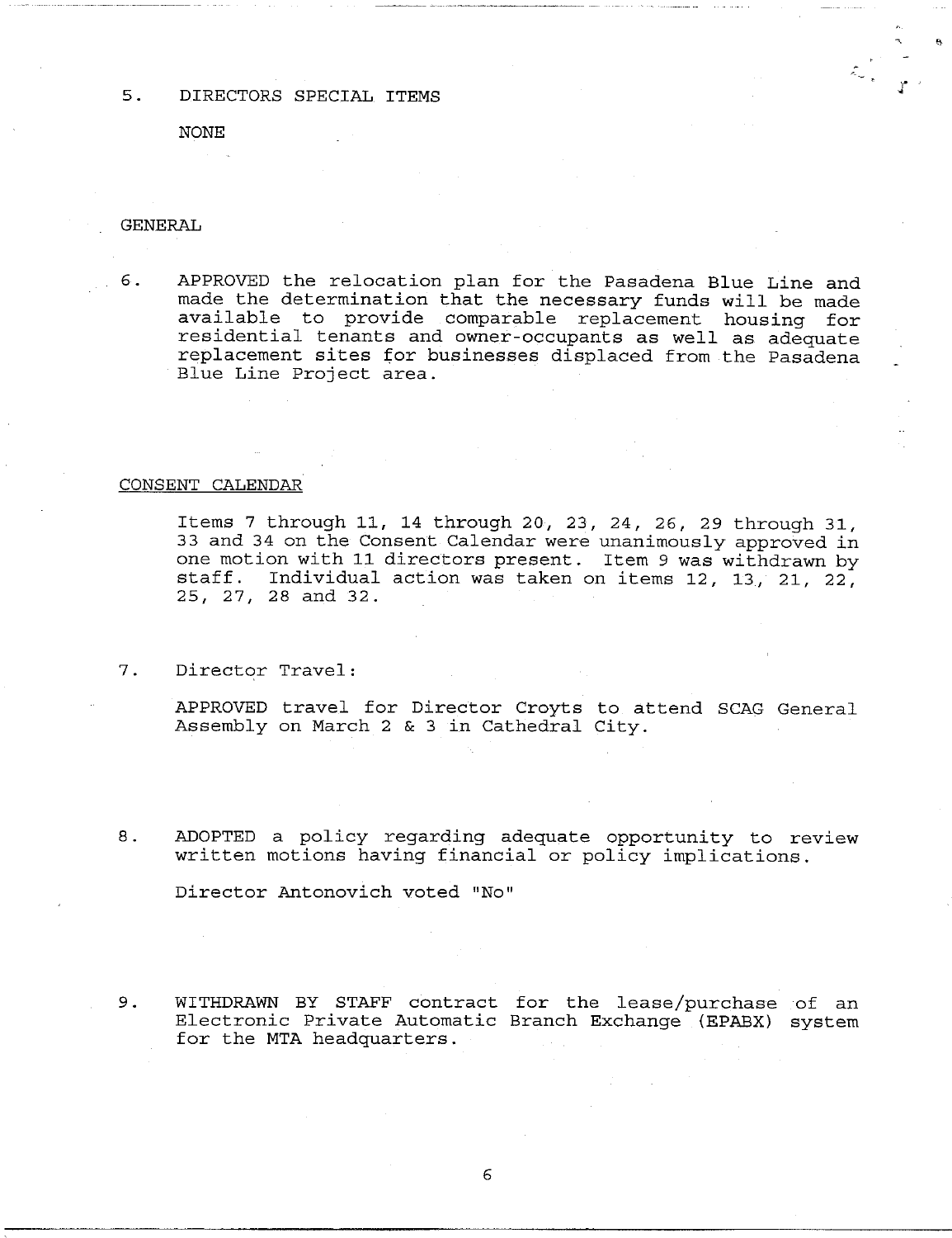- i0. APPROVED the Memorandum of Understanding (MOU) between the MTA and the Metropolitan Transportation Authority of Harris County (Houston METRO) to integrate the MTA's Advanced Technology Transit Bus (ATTB) project with Houston METRO's Next Generation Bus program.
- 11. REJECTED non-responsive bid from Amwest Environmental, La Palma, and APPROVED contract with Coast Engineering and Construction Corporation, Los Angeles, to remove and replace the existing underground fuel storage tanks at Division 5, for a fixed price of \$2,498,441.
- 14a. APPROVED the self evaluation of the MTA's compliance with Title II (Public Services) of the Americans with Disabilities Act;
- b. ADOPTED for implementation the transition plan recommendations for improving the accessibility of the programs, activities, communications and facilities of the LACMTA.
- 15. APPROVED donating Bus #8487 to the Los Angeles County Park Police for use as an Emergency Disaster Command Post.
- 16. REJECTED the non-responsive bids submitted by Logans Marketing, San Diego; Unisource Corporation, City of Commerce; and Williamette Industries, Cerritos; and APPROVED requisition 3-9400-122 and a contract with Paper Boys, Hawaiian Gardens, the lowest responsive and responsible bidder under IFB No. i0- 9410 covering the provision of computer paper for a three-year period for an estimated cost not-to-exceed \$466,616.
- 17. APPROVED requisition 3-9400-147 and contract with Bremskerl/Friction Dynamics, Inc., Landisville, PA, the lowest responsive, responsible bidder, under Bid 11-9430 covering the procurement of Blue Line light rail vehicle brake pads for a one-year period, with an option for two additional one-year periods at the election of the MTA, for an estimated annual cost of \$138,213.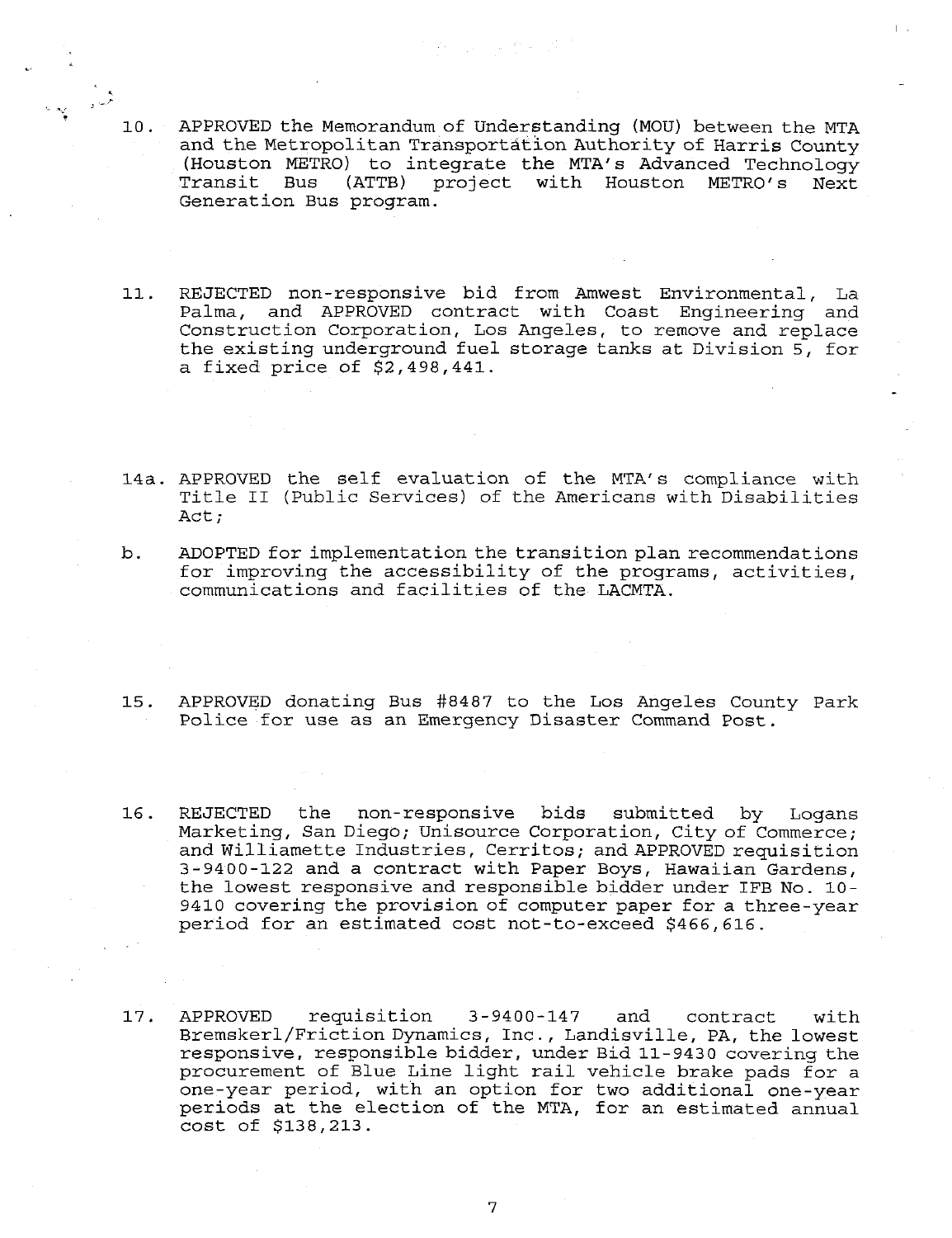18. APPROVED a change order with Tetra Tech, Inc., Pasadena, for cleanup of contaminated soil at Vernon Yard (Location 34) the amount of \$165,337, increasing the contract amount to \$273,173.

Abstentions: Conflict of Interest indicated by Director Riordan/Bernson/James

- 19. APPROVED Requisition 4-5730-219 and contract with International Business Machines (IBM), Los Angeles, covering replacement front-end communications processors and terminal controllers for the move of information processing operations to the new headquarters building for a total cost not to exceed \$1,133,000.
- 20. AUTHORIZED the MTA's insurance broker (RFP/Driver) to combine rail operations property insurance program with the bus property insurance program effective February 1, 1995 and pay a sixteen (16) month estimated renewal premium of \$5.2 million as follows:
	- a. effective February 1, 1995 adding the rail operations values of \$2 billion (including Metrolink and Green Line) to the existing bus operations property insurance program for the additional cost of \$715,000; and
	- b. renewing the entire property insurance program covering all-risk, boiler and machinery and bonds for both rail and bus operations effective May I0, 1995, with existing insurers for a not-to-exceed premium of \$4.5 million covering over \$3 billion of insurable assets.

Conflict of Interest indicated by Director Yaroslavsky/ Abernethy.

- 23. ADOPTED the MTA's ADA Paratransit Plan.
- 24. ADOPTED the revised Proposition A and C Local Return Administrative Guidelines.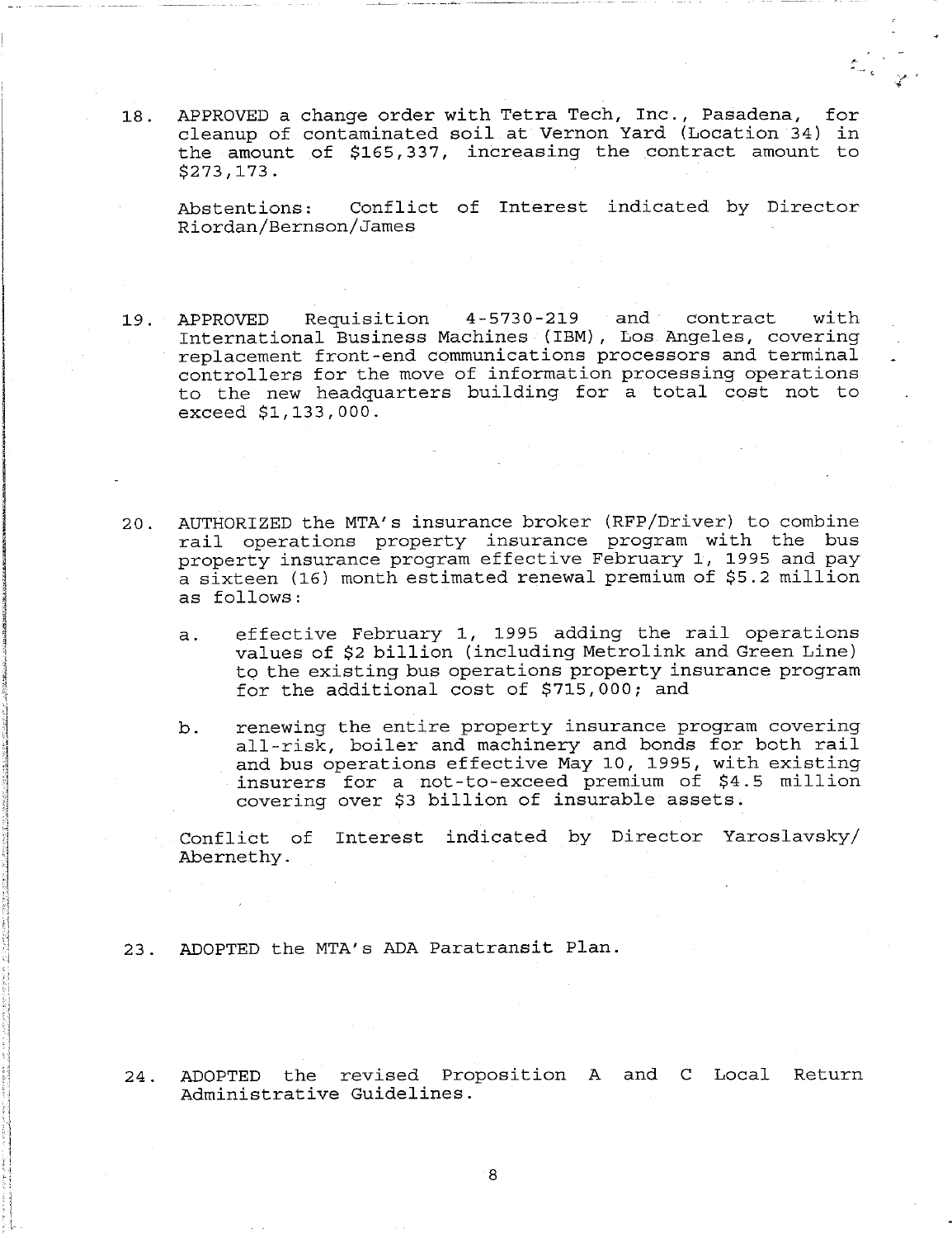- 26. APPROVED a Memorandum of Understanding between the MTA and the City of Long Beach for the construction of the Traffic Management Center Upgrade project at Long Beach City Hall.
- 29. APPROVED amendments to section I.IA and 1.4A of the Rules and Procedures to reflect the change in meeting time for the Board and to reflect the correct names of the Board's standing committees.
- 30. APPROVED amendment to Contract No. CR041 with ATE Ryder for the provision of the Hollywood Trolley Shuttle extending the period of performance for a maximum of three one-month periods at an additional cost not-to-exceed \$150,000 for a total contract amount not-to-exceed \$315,620.
- 31. RATIFIED unilateral Change Order No. 50 to Contract No. B251 Shea-Kiewit-Kenny covering the relocation of crosspassage/emergency passage No. 19 for the Metro Red Line-Vermont/Hollywood tunnels in the amount of \$467,995 for a total contract value of \$170,285,705.

Abstentions: Conflict of Interest indicated by Director Riordan/James

33. REAFFIRMED the Conflict of Interest Policy as adopted by the<br>former RCC Board precluding participation in MTA's Board precluding participation in MTA's construction management contracts by certain prime venturers, subcontractors and section designers.

34. RECEIVED AND FILED status report on Board Requests.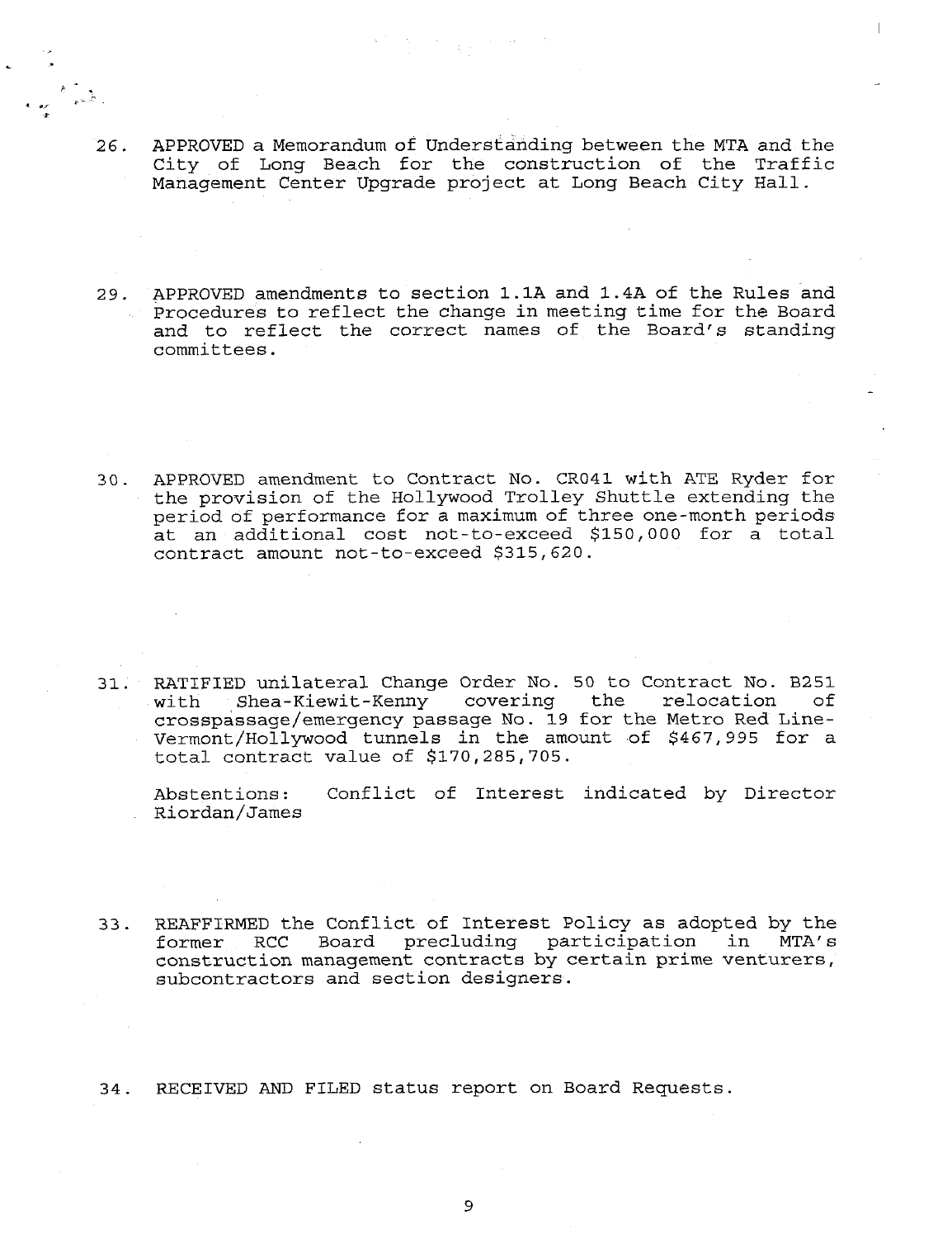12. Considered award of contract and a protest filed after a review by staff was determined to be unfounded. Appearance of B. Kamine, attorney for Neko, requesting award to his client. On question, legal counsel said that the Board can not waive the type of defect contained in Neko's bid.

On a Roll Call vote, the following action was taken:

Ayes: Noes: Abstain: Absent: Alatorre, Burke, Arthur, Fasana, Bonzo, Perez, Bernson, Schatz, Abernethy, Heidt, Antonovich None None Cragin, Wilson

APPROVED Requisition 4-3597-174 and contract with Mallcraft Corporation, Pasadena, the lowest responsive, responsible bidder under IFB No. 12-9421-C for the construction of modifications to the existing maintenance buildings at Divisions 8 and 15, to accommodate natural gas powered buses, for a fixed price of \$1,200,000.

13. APPROVED development and seek funding to implement a comprehensive customer satisfaction market research program; that the guidelines established by this study be included in the Long Range Transit Plan; and to include other transit systems in the region in the study.

Appearance of D. Gabbard.

21. APPROVED the reallocation of FY 94-95 transit subsidies based on review of current funding availability from local, state, and federal sources and the impact of actual receipts versus budgeted amounts from prior years; increasing transit subsidies \$26.6 million for FY 94-95.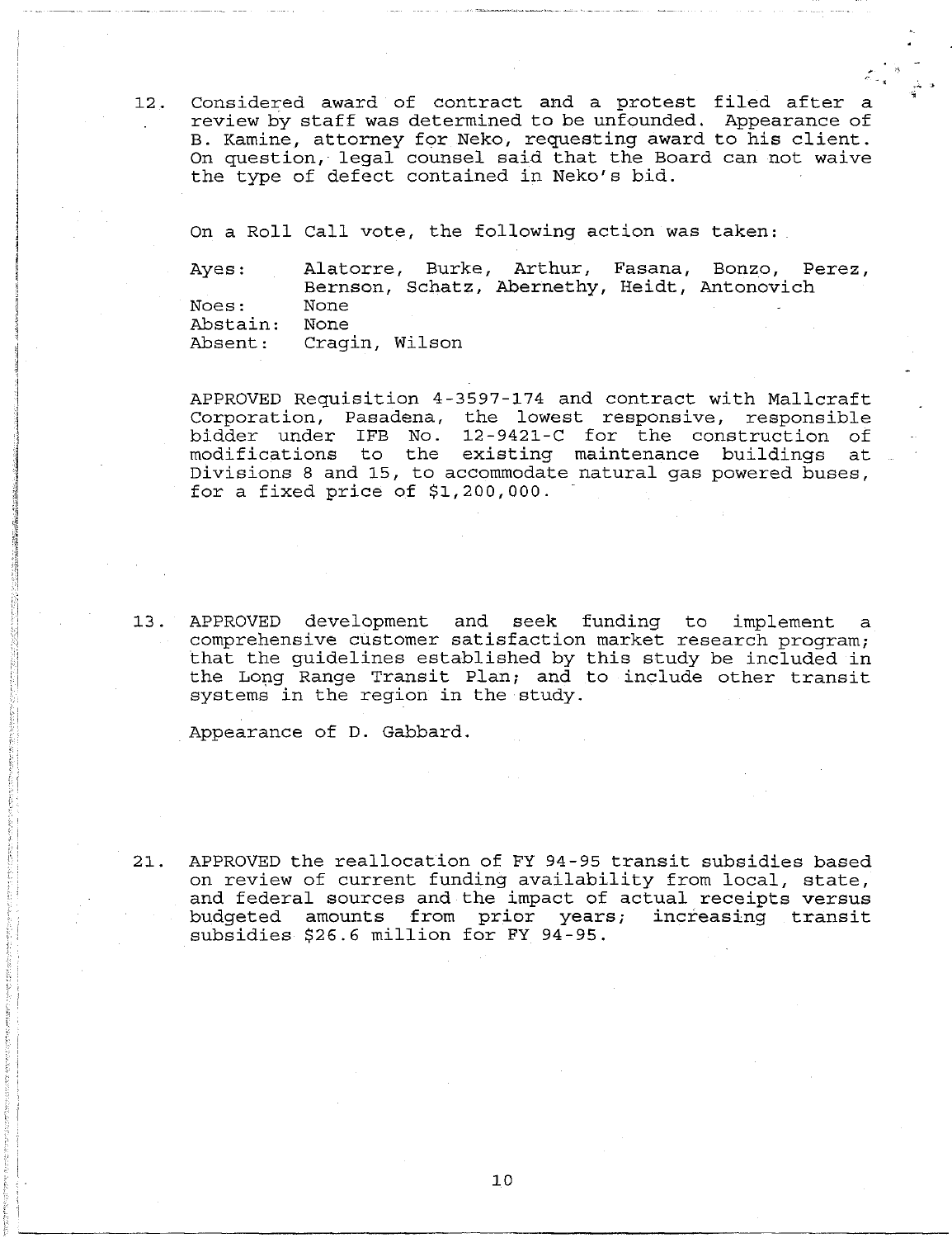Considered the \$41 million shortfall mitigation plan.

 $\begin{array}{c}\n\bullet \\
\bullet \\
\bullet\n\end{array}$ 

Director Arthur offered a motion to approve all parts of the mitigation plan except the service reduction section and directed staff to report to the Operations Committee, when feasible, with recommendations that preserve the quality of service. This motion was seconded and carried on a Roll Call vote as noted below:

Ayes: Noes: Abstain: Absent: Alatorre, Burke, Croyts, Arthur, Fasana, Bonzo, Perez, Bernson, Schatz, Wilson, Abernethy, Heidt Antonovich None None

Director Bonzo presented a motion requesting staff to develop a new formula for evaluating bus service cuts which compares like service with like service, and demonstrates that where<br>cuts cannot be avoided, that alternative methods of cuts cannot be avoided, that transportation are identified which more cost effectively addresses the need for transportation to the affected community. This motion was seconded and carried on a Roll Call vote as noted:

| Ayes:          |       |  |  | Antonovich, Alatorre, Burke, Croyts, Arthur,      |
|----------------|-------|--|--|---------------------------------------------------|
|                |       |  |  | Fasana, Bonzo, Perez, Bernson, Wilson, Abernethy, |
|                | Heidt |  |  |                                                   |
| Noes: None     |       |  |  |                                                   |
| Abstain:       | None  |  |  |                                                   |
| Absent: Schatz |       |  |  |                                                   |

APPROVED, the \$41 million shortfall mitigation plan and the following specific actions:

- APPROVED reprogramming \$i million of the MTA's unused EY a. 93-94 TDA capital appropriation for use as MTA operating subsidy;
- $b$ . AUTHORIZED development of a new formula to include the criteria, to determine service reductions to save money during the balance of FY 94-95; and
- $c$ . APPROVED reprogramming \$9 million in the Rideshare account from future year TDM programs to FY 94-95 MTA operating subsidies.

Appearance of D. Gabbard, J. Walsh, B. Allen & B. Peacock.